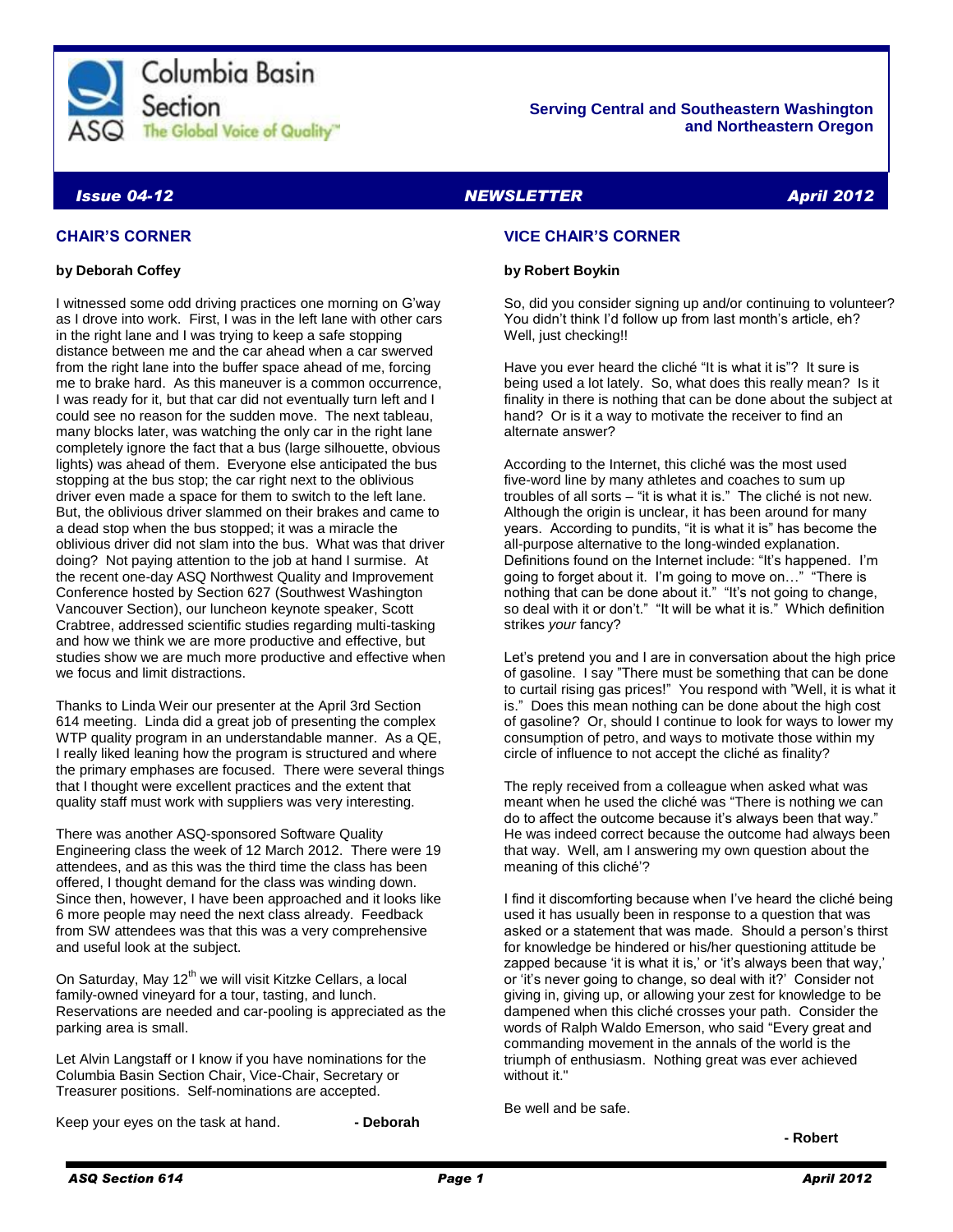

# **May 12, 2012 American Society for Quality Columbia Basin Section 614**



**Saturday, May 12, 2012** Section 614 Site Visit

#### **Location:**  KITZKE CELLARS

72308 E 260 PR NE Richland, WA 99352 Just off Dallas Road

**11:00 a.m. to 12:30 p.m.**  Tour and tasting followed by a box lunch

#### **Box Lunch Menu:**

The Chef and crew at O'Callahan's will provide box lunches for this event.

### **Cost:**

\$5 tasting fee Plus \$10 for Box Lunch Sandwich, (ham, turkey or roast beef), pasta salad or chips, fresh fruit (cup or whole) and 2 cookies

Reservations are requested by May 4th. E-mail [dscoffey01@aol.com](mailto:dscoffey01@aol.com) with your name, phone number, company affiliation, and type of reservation, or call Deborah at 375-5011.

**Note:** All no shows will be billed unless cancelled 48 hours in advance.

For more information about our ASQ section and other upcoming events: [www.asq614.org/](http://www.asq614.org/)

#### **Driving Directions:**

The address is 72308 E 260 PR NE, Richland, Washington. For those familiar with the Tri-Cities area, it is just off Dallas Road - Take Bombing Range Road south until it becomes Dallas Rd. Look for the sign on the right. (For others, GPS or MapQuest!!)

Please car pool if possible, as parking space is limited.

# **"Winery Tour, Tasting and Lunch"**



# **Kitzke Cellars**

# **A Local Family-owned Vineyard**

The Kitzke family has long been part of the bountiful harvest of Columbia Basin agriculture and has farmed in the area since the 1970s. The family gradually transformed their orchards into vineyards over the last several years. As a small boutique winery, Kitzke Cellars has developed an impressive array of wines featuring Cabernet Sauvignon, Cabernet Franc, Syrah, Sangiovese and two Red Blends. One red blend, Janaina Sensação, is named after their daughter-in-law from Brazil; Sensação means "sensational" in Portuguese, which perfectly describes this wine. The Upsidedown blend has a whimsical label that is an image of the Kitzke's son flipping on his snowboard. As you will discover, this is truly a wine to flip for!

The American Society for Quality (ASQ) members will be treated to a tour and participate in a tasting followed by a box lunch (reservations are required). We will lunch on the patio and enjoy a glass of wine, the ambience of lunching with our fellow members and hopefully, a nice sunny day to enhance the view from Candy Mountain.

Kitzke Cellars has won several medals and we look forward to learning about their approach to competing in the local wine industry.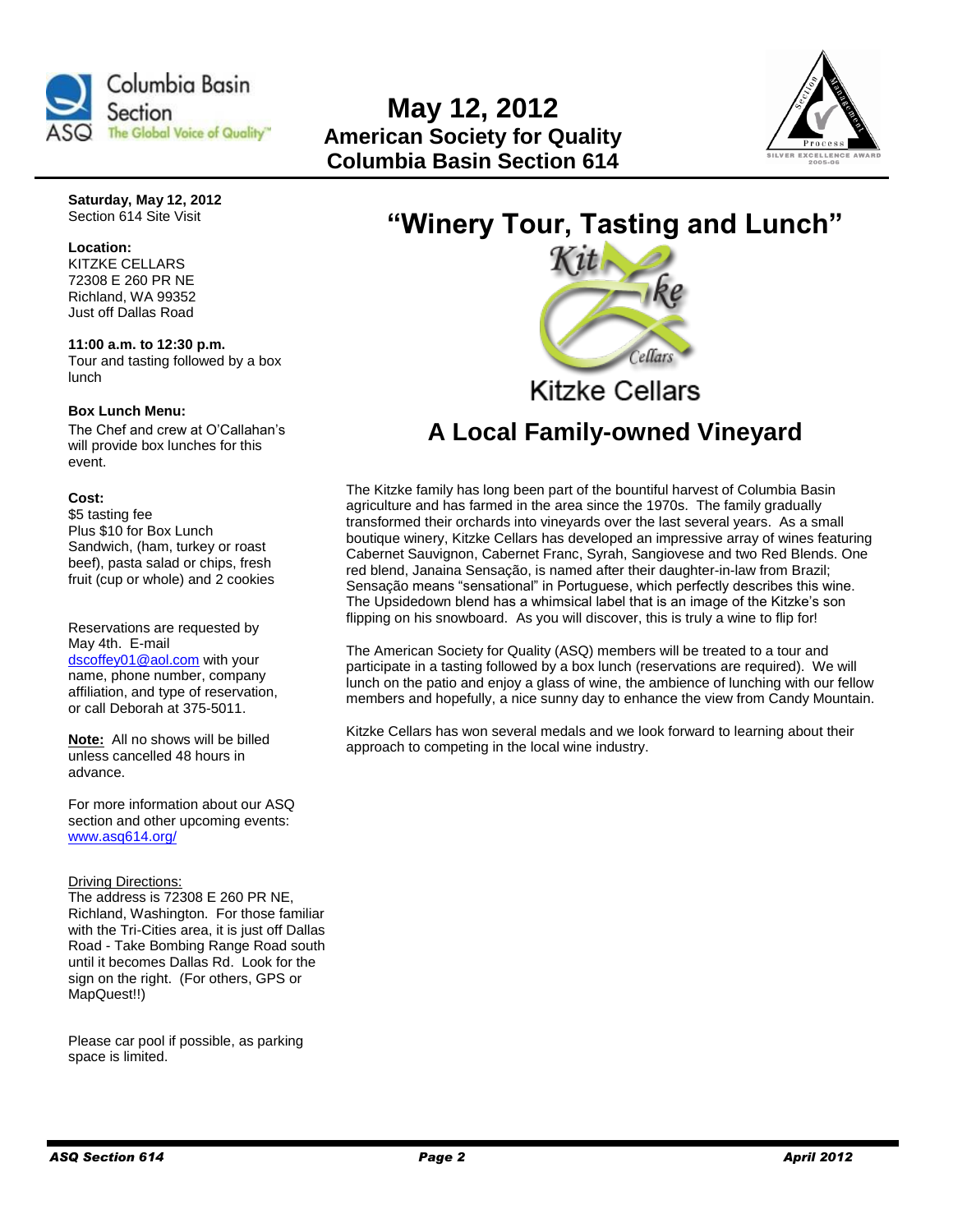### **Highlights from the 2012 ASQ Northwest Quality and Improvement Conference**

#### **"Weaving Quality into Your Everyday Work Life"**

#### **submitted by Deborah Coffey**

I was able to attend the one-day ASQ Northwest Quality and Improvement Conference hosted by Section 627, the SW WA Vancouver Section. The conference was held on Thursday, 12 April 2012. This was a great one-day event with two keynote speakers and two concurrent sessions offering five other options plus breakfast, lunch and snacks at breaks. It was held at the Heathman Lodge in Vancouver. I also ran into Section 614 members John Fish and Glenn Gruner.

I thought Section 627 did an excellent job hosting this conference, and presenters that our section is familiar with, Joe Estey and Todd Williams, provided lively sessions. Other sessions provided training and fodder for discussions throughout the day. I highly recommend this conference, so think seriously about attending next year. I also got to speak with members from other sections to learn what sort of presentations and site visits they offered in the last year such as a site visit to a golf course and a variety of businesses. One person mentioned that Microsoft hosted a fascinating tour of their Security Center and if we were willing to drive over, they could help us arrange one. We also learned that studies have shown once and for all that we are less productive when we multi-task than when we can focus. Our lunchtime keynote speaker encouraged us to choose at least one activity to improve our happiness at work, home, and in our lives (they are all linked together) to improve our overall productivity and success. Check out [www.HappyBrainScience.com.](http://www.happybrainscience.com/)

By the way, please let your Chair know ahead of time when you plan to attend events as there are sometimes room rates and conference fee saving for member leaders or one or two members from each section.

### **Members – Is Your Contact Information Up to Date?**

#### **submitted by Jo Haberstok**

Every so often, we hear from a section member saying he or she has not been receiving our meeting or newsletter announcements. Sometimes in checking the information on file we have found that there is no email address listed for the member or that what is listed is an outdated or incorrectly spelled address.

We send out section communications via email, using the member information that is on file with the national ASQ office.

Please be sure to periodically check your profile in the "My Account" area of [www.asq.org,](http://www.asq.org/) and make changes (if needed) to be sure your address, phone number and email address are all current and correctly listed.

### **Mid-Columbia Small Business Awards – Nominations Announced**

#### **submitted by Jo Haberstok**

After reading last month's article, how many of you nominated a Tri-Cities area business for an award?

Because ASQ is an organization of quality professionals and dedicated to recognizing and furthering quality efforts, I wanted to provide everyone with an update about the Mid-Columbia Small Business Awards this month and to encourage support for this and other community recognition efforts.

Eleven nominations were received for the 2012 Small Business of the Year Awards, "Leaving Your Print". This event, which will be held at a special event on May 3 at the Shilo Inn, Richland, recognizes small businesses in Benton and Franklin Counties with a Gold, Silver and Bronze award for exceptional customer service, outstanding commitment to employees, and superior community relations. The awards are presented to small businesses (fewer than 60 full time equivalent employees, locally owned & operated, and for-profit) that best exemplify the qualities of honesty, fairness, ethical business practices, and concern for employees and customers.

This year's (2012) nominees are (in alphabetical order):

- 1st Choice Restoration
- Bettendorf's Printing and Design, LLC  $\bullet$
- Dura-Shine Clean, LLC  $\bullet$
- Imageworks  $\bullet$
- Oasis Physical Therapy & Sports Rehab
- Ojeda Business Ventures, LLC
- Paws Natural Pet Emporium
- Pediatrics for You
- Servpro of Tri-Cities West
- Sylvan Learning Center
- Tri-Cities Digestive Health Center, PS

This year's event will begin poolside at the Shilo with a Caribbean menu, followed by hosted wine and dessert during the small business awards presentations. Tickets are \$35 each and reserved tables of 8 may be purchased for \$280. For more information or to RSVP, contact the Pasco Chamber of Commerce at 547-9755 or email [admin@pascochamber.org](mailto:admin@pascochamber.org)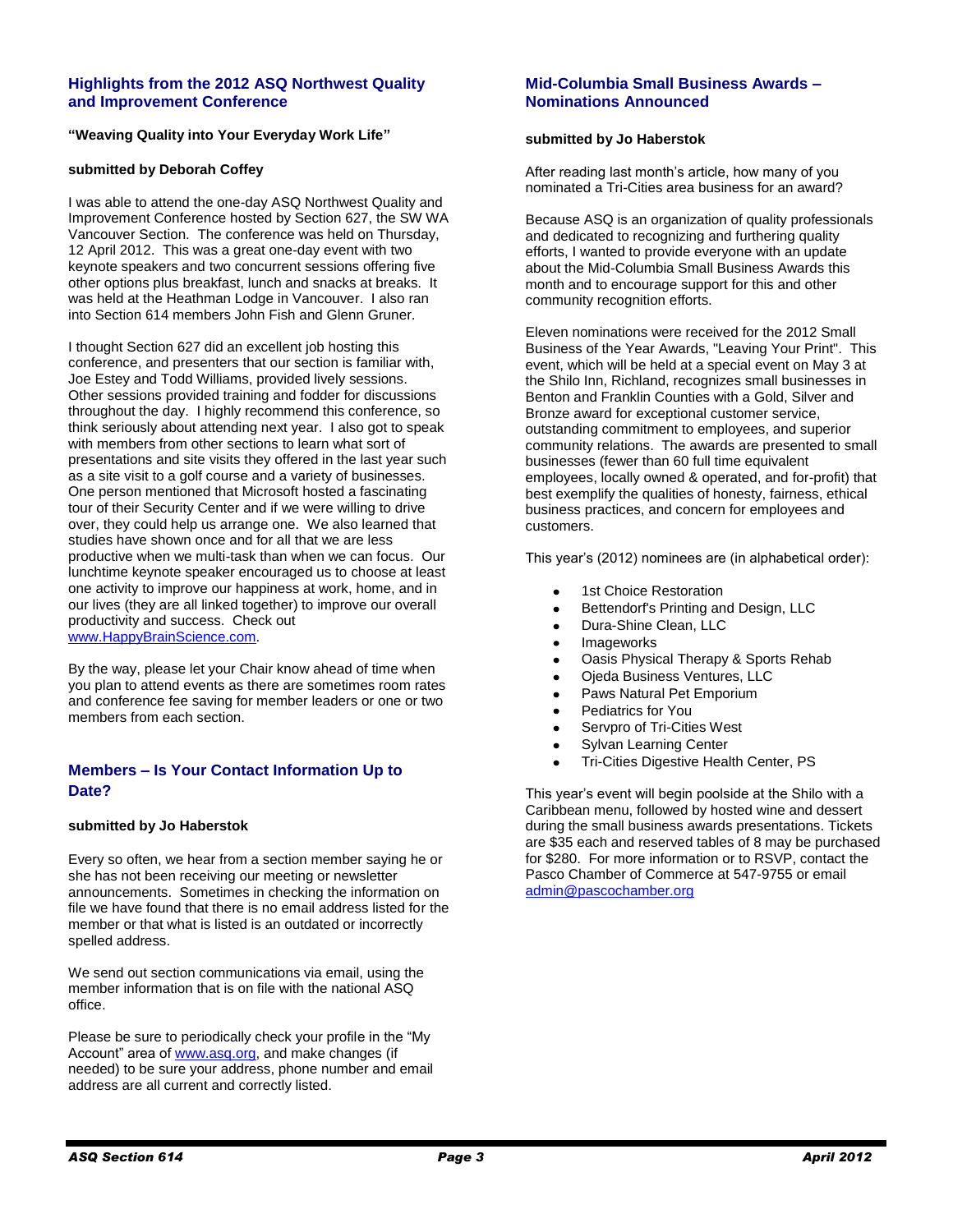# **Highlights from the 2012 6a Regional Training**

### **submitted by Deborah Coffey**

I would like to share the many highlights of the Regional Training by our 6a Regional Director, Chris Hayes, which was held in Vancouver, WA on 13 April 2012. Regional Directors are tasked with meeting with the sections once each year and indeed, we met with Chris last April, 2011. This year, she convinced many folks to meet together in one place and 6 of 9 sections in our region attended. It was great to get to meet the other member leaders and share ideas and insights. Important info passed down included the following:

- We will still be known as ASQ but with less emphasis on  $\bullet$ writing out the acronym as we there is a global focus beyond the American Society for Quality, and the new branding is *The Global Voice of Quality*. We need to use the new *Global Voice of Quality* Logo as well.
- All leadership positions have job descriptions so it is important to make sure that those who have those positions know what is expected. One section even has defined a social networking chair.
- All sections need to conduct business to Robert's Rules of Order (initially defined in 1915) and document in writing decisions. One section even had a monthly meeting presentation on this topic. We need to develop the habit of using our SharePoint sites to post minutes from Leadership Team meetings and even notes from business meetings during our meetings. **Action Item:** Secretary to contact [sfurger@asq.org](mailto:sfurger@asq.org) to define how to access this and inform the rest of us.
- There will now be a formal WebX regional meeting chaired by Chris Hayes for Section Chairs (who will have vote status unless Chair delegates to someone else for that meeting), but of course others in the Section can participate, but only one person to vote. The meeting will be on the  $4<sup>th</sup>$  Tuesday and for Section 614 the time will be 7:00 p.m. with agenda items submitted by the 3<sup>rd</sup> Thursday of the month.
- Chris Hayes requested that the sections develop a new habit of communicating with the regions. Whenever folks communicate with the ASQ community members, with questions/complaints/frustrations please cc Chris Hayes via email [\(chayes@mep.org\)](mailto:chayes@mep.org) so she can possibly solve the problem and avoid a long delay between question and response and perhaps avoid some frustration that has been happening. However, be polite and respectful in our communications with the ASQ Community members.
- Enterprise members should be informed not to let their individual memberships lapse; they can continue individual memberships for \$20/yr under this program rather than \$125/yr; this affects Bechtel folks. The online membership application now addresses this, just need Enterprise member #. The advantage is that benefits for individual members will continue and direct

communication of information will continue such as newsletter and dinner meeting info. Enterprise members will be noted in a field with an "ORG" on the member lists that the officers can see. We also need to remind members to investigate becoming Senior Members via the ASQ website.

- There are older versions of ASQ books that can be made available for free for giveaways; Chris Hayes will let us know how to get these.
- Discussed how other sections handle job postings  $\bullet$ and people looking for work by posting this on their websites. The sections can also offer to hook up unemployed folks to serve on internal audits teams. One person said he did this 3 times while unemployed and it was this activity that was noticed by a perspective employer and got him hired in his next job.
- We discussed sections financials migrating to  $\bullet$ QuickBooks. It is important to know that the driver for continuity across sections was that the non-profit status of ASQ was in jeopardy due to IRS notice that some sections were not complying with requirements.

# **The Performance Excellence Symposium May 10 in Seattle**

This half-day joint Washington State Quality Award (WSQA) / ASQ-Seattle symposium will feature four workshops covering Baldrige and topics on mastering quality practices followed by dinner and an evening presentation. The symposium will begin at 2 pm and includes the following workshops:

- "Leveraging Innovation for 'Performance Excellence and Growth" – Nancy Schlichting, CEO of Henry Ford Health System (2011 Baldrige winner)
- "Why Baldrige? Leading the Way to Excellence"  $\bullet$ Carol Knight-Wallace
- "The Lite Stuff Tips to Completing a WSQA Lite Application to get the Maximum Benefit" – Laura Kinney
- *"*Theory of Constraints A Primer" Chris Lindstrom

Register before May 7 for these reduced rates:

\$80 – ASQ/WSQA members | \$150 – Non-members

Location: Swedish Cherry Hill Education Center, 500 17<sup>th</sup> Avenue, Seattle

This event also offers a dinner and presentation by Nancy Schlichting titled "Driving Cultural Change and Innovation through Baldrige." There is an additional cost for the evening event.

Registration and additional information about the speakers/topics is available on the **Seattle ASQ** site.